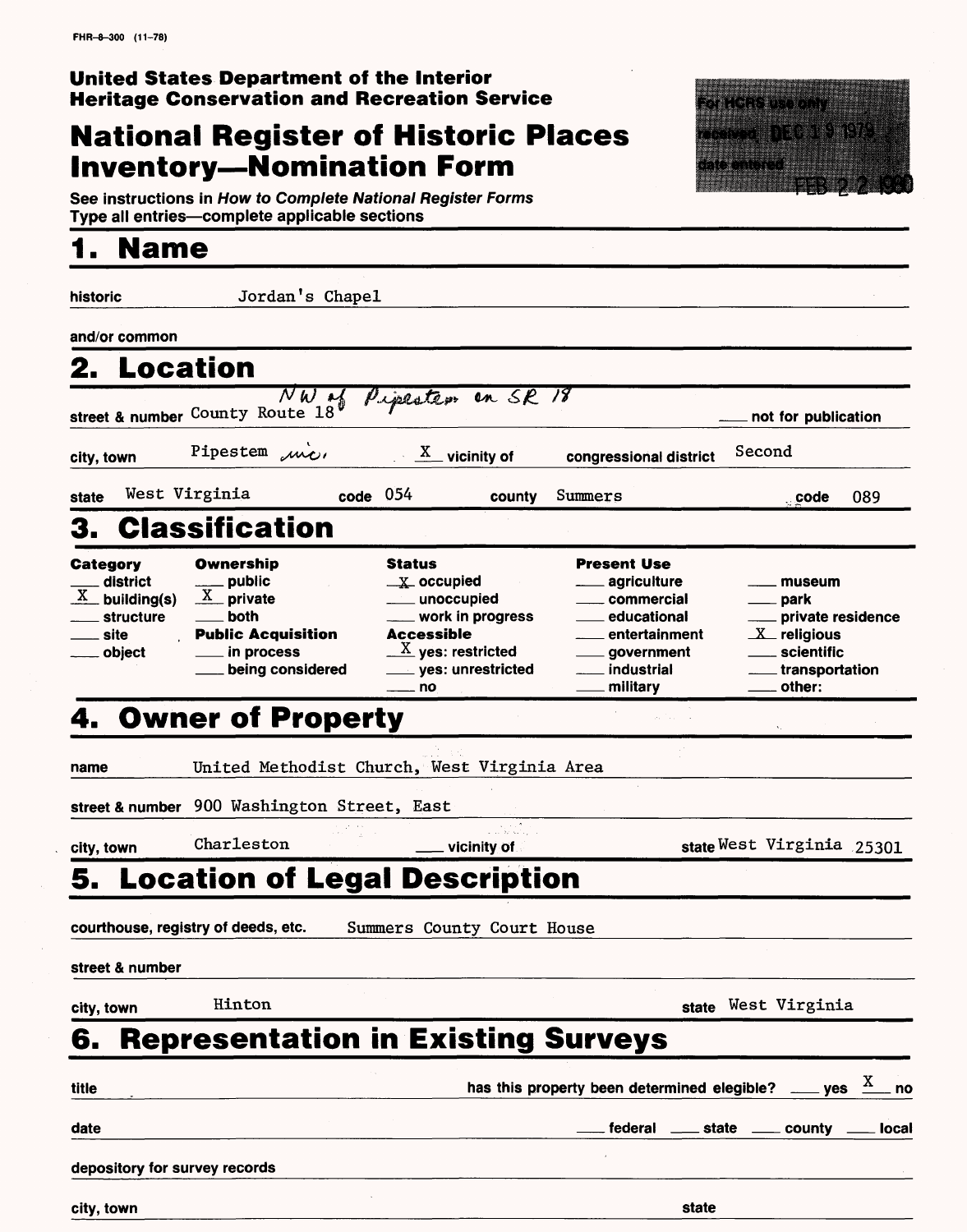# **7. Description**

| <b>Condition</b><br>$X$ excellent<br>deteriorated<br>. ruins<br>$\rule{1em}{0.15mm}$ good<br>fair<br><b>ellipseling</b> unexposed | <b>Check one</b><br>unaltered<br>$X$ altered | <b>Check one</b><br>$\underline{X}$ original site<br>date<br>moved |
|-----------------------------------------------------------------------------------------------------------------------------------|----------------------------------------------|--------------------------------------------------------------------|
|                                                                                                                                   |                                              |                                                                    |

#### **Describe the present and original (if known) physical appearance**

Jordan's Chapel, located in a peaceful, rural setting facing County Route 18 near the village of Pipestem in Summers County, West Virginia, is a frame structure that, despite its apparant simplicity, contains elements of the Greek Revival Style.

Jordan's Chapel is essentially a simple frame structure that, despite its 127 years, is in remarkably good condition. This is due primarily to its solid construction and the excellent quality of the workmanship involved in its construction. Extensive repairs made in 1952 (the one-hundredth anniversary of its construction and dedication) made few real alterations in the original design of the building, while serving to strengthen and preserve the church.

Jordan's Chapel is basically rectangular in design, though a three-sided, single story bay, which contains the pulpit area, protrudes from the rear. The sides of the church are clapboard, and the main retangular section of the building rests on a stone rubble foundation. The rear three-sided bay rests on a concrete block foundation that replaced its stone rubble foundation in 1952.

The roof of Jordan's Chapel is a gabled one and was originally constructed of wooden shingles. This shingled roof, badly deteriorated over the years, was replaced in 1952 by a corrugated tin roof. The chimney was also replaced at this time.

A small louvered belfry, which has a low pyramidal roof; surmounts the church. This belfry, though repaired somewhat during the 1952 repairs, remains essentially in its original form. The bell no longer hangs in the belfry, though the original 1852 bell is in the possession of one of the trustees of the church.

The cornices of the chapel, which lend to its Greek Revival appearance, are boxed and partially returned.

The door of the church, which is original, is paneled, as are the shutters. Some of the glass in the windows  $\le$  is also original to the 1852 period.

The interior of Jordan's Chapel has undergone the most extensive changes, the wooden flooring replaced (though with a similar type of wood) as well as the ceiling. Some of the original flooring was re-used to construct new benches and chairs for the church. Heat is provided by a wood and coal burning pot-bellied stove which dates from the 19th Century.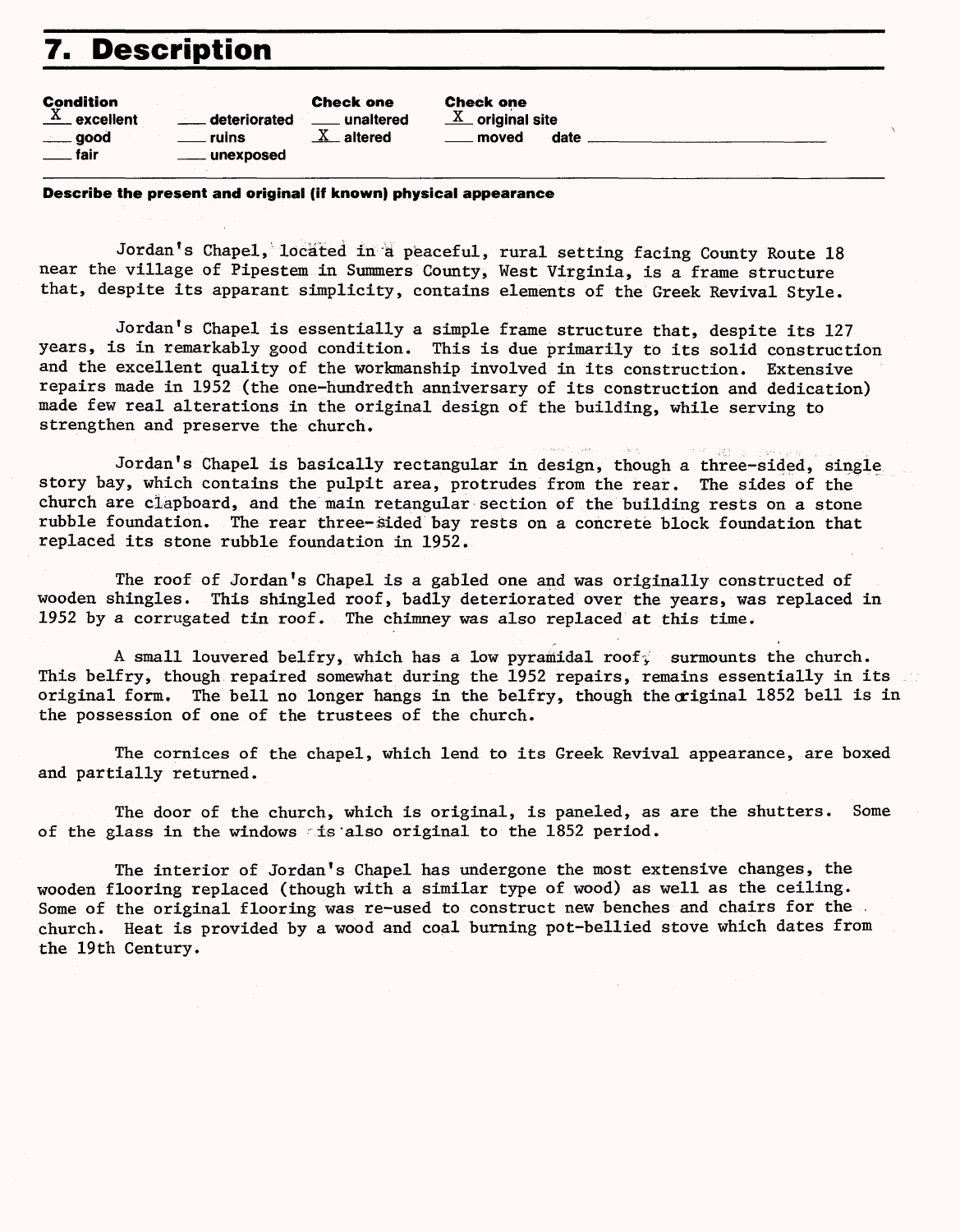(11/78) UNITED STATES DEPARTMENT OF THE INTERIOR HERITAGE CONSERVATION AND RECREATION SERVICE

FHR-8-300A

### **NATIONAL REGISTER OF HISTORIC PLACES INVENTORY - NOMINATION FORM**

FOR HCRS USE ONLY **RECEIVED MODES CR** DATE ENTERED 

|                           | Jordan's Chapel. Pipestem vicinity, Summers County, West Virginia |                    |        |  |
|---------------------------|-------------------------------------------------------------------|--------------------|--------|--|
| <b>CONTINUATION SHEET</b> |                                                                   | <b>ITEM NUMBER</b> | / PAGF |  |

There are some wooden outbuildings, including two privys ( the chapel has no indoor plumbing). These outbuildings also date from the 19th Century.

The originial wooden steps leading to the entrance were replaced in 1952 by concrete ones. Above the entrance is a wooden plaque, erected in 1952, which states:

> Jordans Chapel 1852

Jordan's Chapel, sitting as it does in a peaceful, expansive rural setting, has a quiet, simple dignity that greatly contributes to its aesthetic significance and its secure place in the hearts of the people of this small Summers County community.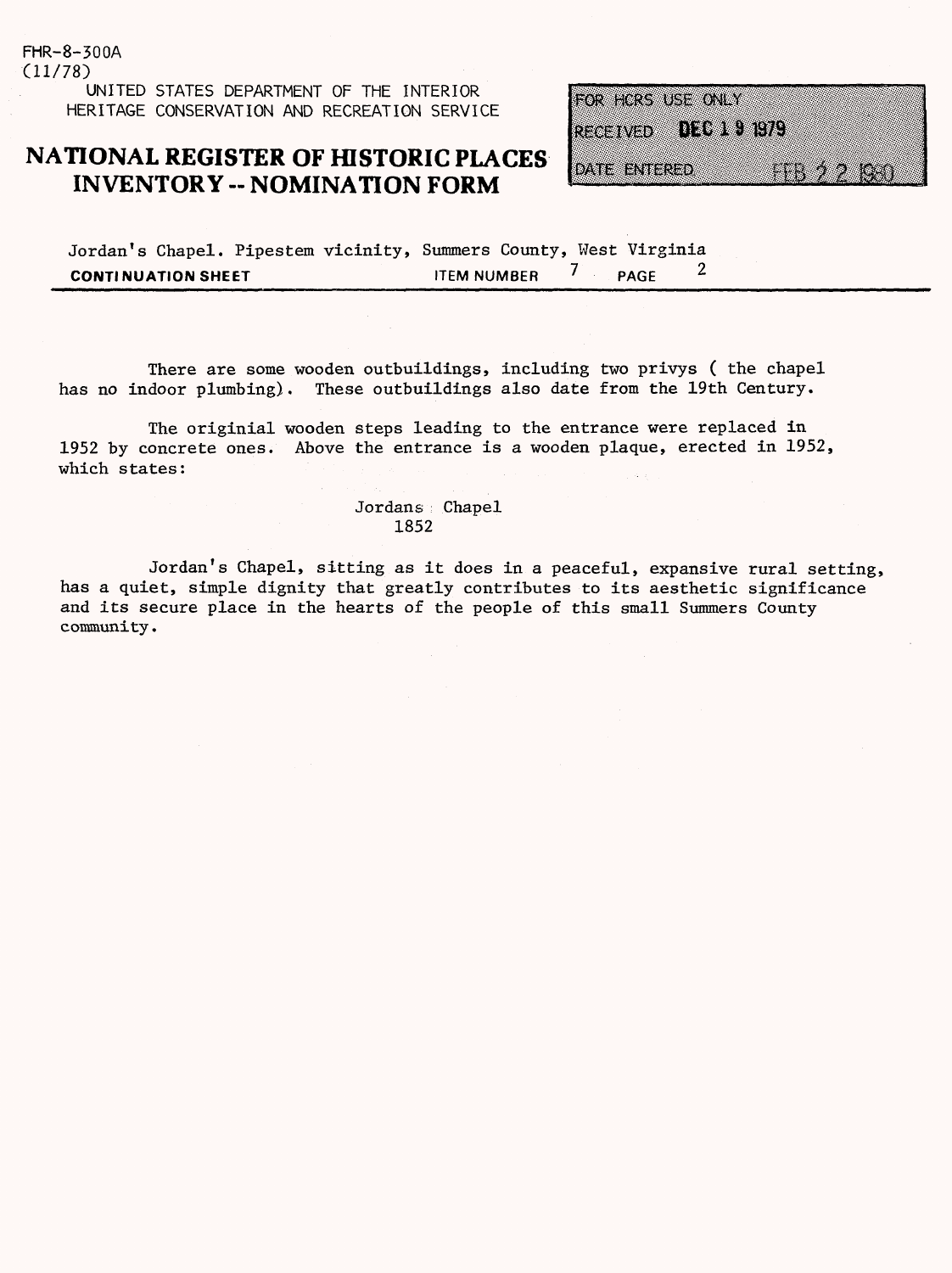# **8. Significance**

| Period        | <b>Areas of Significance-Check and justify below</b> |                                                                   |                                                             |                      |
|---------------|------------------------------------------------------|-------------------------------------------------------------------|-------------------------------------------------------------|----------------------|
| prehistoric   | ____ archeology-prehistoric ____ community planning  |                                                                   | $\frac{1}{2}$ landscape architecture $\frac{X}{X}$ religion |                      |
| 1400-1499     | ____ archeology-historic                             | _____ conservation                                                | $\equiv$ law                                                | ____ science         |
| 1500-1599     | . agriculture                                        | <u>__</u> economics                                               | <u>_</u> ___ literature                                     | _____ sculpture      |
| ___ 1600-1699 | architecture                                         | <u>_</u> ____ education                                           | ___ military                                                | <u>__</u> __ social/ |
| ___ 1700-1799 | — art                                                | ____ engineering                                                  | $\equiv$ music                                              | humanitarian         |
| $X$ 1800-1899 | commerce                                             | $\underline{X}$ exploration/settlement $\underline{X}$ philosophy |                                                             | theater              |
| $\sim$ 1900–  | ____ communications                                  | ___ industry                                                      | ____ politics/government                                    | ____ transportation  |
|               |                                                      | __ invention                                                      |                                                             | ____ other (specify) |

#### **Specific dates** 1852 **Builder/Architect**

#### **Statement of Significance (in one paragraph)**

Jordan's Chapel, located in a rural setting near the village of Pipestem, is significant as the oldest frame church in Summers County, West Virginia<sup>1</sup> and as one of a very few remaining structures from the region's settlement period.<sup>2</sup>

#### Explanatory Notes

1 Jordan's Chapel was constructed in 1852 near the village of Pipestem in what was then Mercer County, Virginia. The property on which the church was built was donated by Gordon L. Jordan (1812-1886), a prominent early settler, merchant, and community leader who at various times served as a justice of the peace and member of the Mercer County Court. His brother, Thomas Jordan, also donated a portion of the land. The church was constructed from locally obtained materials, much of which was also donated by the Jordan brothers, and with labor donated by area residents. At the time of its construction, Jordan's Chapel was the first frame church in the area, indeed the first such church in all of what is now Summers County, West Virginia. At the same time that the church was constructed, Gordan L. Jordan also constructed the first frame residence in the area, which not only served as his home but as a place of public entertainment. Many individuals prominent in 19th Century Virginia and West Virginia history are known to have stopped here, some staying long enough to worship at Jordan's Chapel.

After the church was completed, it was donated to the Methodist Episcopal Church, South, and is still the legal property of the Methodist Church.

Jordan's Chapel was the scene of many memorable worship services and revivals, and was a favorite pulpit for the famed 19th Century Methodist circuit rider Robert Sawyers Sheffey. The church is no longer used regularly for religious services. Once a year, in August, there is a "Jordan's Chapel Home-coming" during which a service is held in the church, funds are collected for its upkeep. Members of the community, as well as former church members from far away, gather together to renew old aquaintances, strengthen community ties, and pay respect to this integral part of their historic heritage.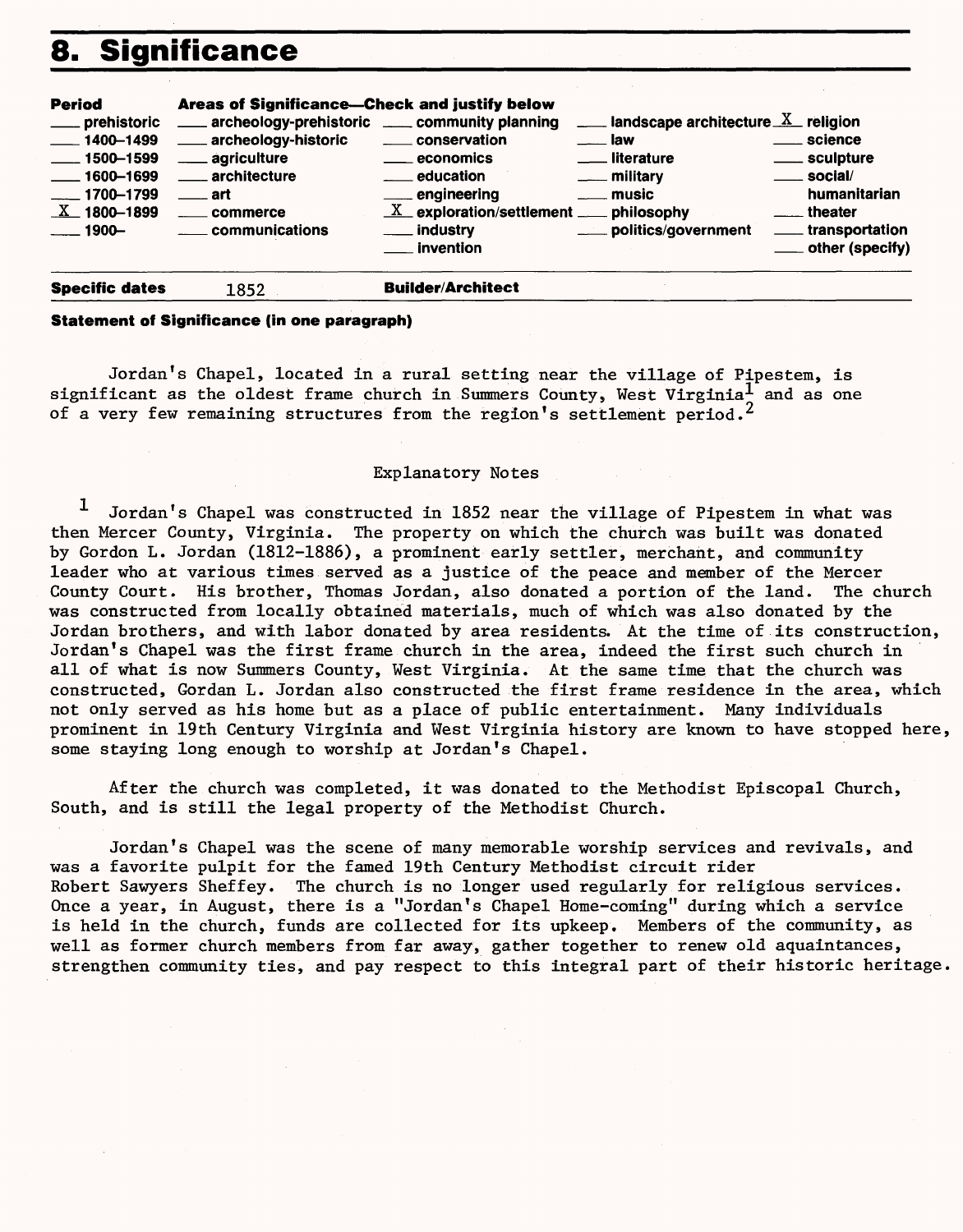|                                            | 9. Major Bibliographical References                                                                                 |                            |                                   |                     |                                                                                                                                                                                         |
|--------------------------------------------|---------------------------------------------------------------------------------------------------------------------|----------------------------|-----------------------------------|---------------------|-----------------------------------------------------------------------------------------------------------------------------------------------------------------------------------------|
|                                            |                                                                                                                     |                            |                                   |                     | Miller, James H., History of Summers County From the Earliest Settlement to the Present                                                                                                 |
|                                            | The Hinton Leader, "Historic Chapel", August 5, 1968.                                                               | Time. Hinton, W.Va., 1908. |                                   |                     |                                                                                                                                                                                         |
|                                            | Elmore, Ruth, "Brief History of Jordan's Chapel", 1979.                                                             |                            |                                   |                     | ψř.                                                                                                                                                                                     |
|                                            | Summers County Deed Book, IT C. Page 281.                                                                           |                            |                                   |                     |                                                                                                                                                                                         |
| 10.                                        | Geographical Data                                                                                                   |                            |                                   |                     |                                                                                                                                                                                         |
| Acreage of nominated property _            | 1 Acre                                                                                                              |                            |                                   |                     |                                                                                                                                                                                         |
|                                            | Quadrangle name Pipestem, West Virginia                                                                             |                            |                                   |                     | Quadrangle scale 1:24,000                                                                                                                                                               |
| <b>UMT References</b>                      |                                                                                                                     |                            |                                   |                     |                                                                                                                                                                                         |
| А<br>Zone<br><b>Easting</b>                | 5013480<br>$4 \; n \; k \; n \; k \; p \; p \; p$<br>Northing                                                       |                            | в<br>Zone                         | Easting             | <b>Northing</b>                                                                                                                                                                         |
| С                                          |                                                                                                                     |                            | D                                 |                     |                                                                                                                                                                                         |
| Ε                                          |                                                                                                                     |                            |                                   |                     |                                                                                                                                                                                         |
| G                                          |                                                                                                                     |                            | н                                 |                     |                                                                                                                                                                                         |
|                                            |                                                                                                                     |                            |                                   |                     |                                                                                                                                                                                         |
|                                            |                                                                                                                     |                            |                                   |                     | Verbal boundary description and justification One Acre, more or less, lying and being in the<br>County of Summers and District of Pipestem, bounded as follows: Beginning at a stooping |
|                                            |                                                                                                                     |                            |                                   |                     | chesnut oak & black oak East of Jordan's Chapel, thence $N.61^{\circ}$ W 12 Poles to a chesnut and                                                                                      |
|                                            |                                                                                                                     |                            |                                   |                     | two red oaks, thence $S.29^{\circ}$ W 13 Poles to white oak, thence $S.61^{\circ}$ E 12 Poles to a dogwood                                                                              |
|                                            | List all states and counties for properties overlapping state or county boundaries                                  |                            |                                   |                     |                                                                                                                                                                                         |
| state                                      |                                                                                                                     | code                       | county                            |                     | code                                                                                                                                                                                    |
| state                                      |                                                                                                                     | code                       | county                            |                     | code                                                                                                                                                                                    |
|                                            |                                                                                                                     |                            |                                   |                     |                                                                                                                                                                                         |
|                                            | 11. Form Prepared By                                                                                                |                            |                                   |                     |                                                                                                                                                                                         |
| name/title                                 | Michael J. Pauley, Historian                                                                                        |                            |                                   |                     |                                                                                                                                                                                         |
|                                            | Historic Preservation Unit                                                                                          |                            |                                   |                     |                                                                                                                                                                                         |
| organization                               | W.Va. Dept. of Culture & History                                                                                    |                            | date                              | December 10, 1979   |                                                                                                                                                                                         |
|                                            | Science & Cultural Center<br>street & number Capitol Complex                                                        |                            |                                   | telephone (304)     | 348-0244                                                                                                                                                                                |
|                                            |                                                                                                                     | ini dibuatan d             | mreú                              |                     |                                                                                                                                                                                         |
| city or town                               | Charleston                                                                                                          |                            |                                   | state West Virginia |                                                                                                                                                                                         |
|                                            |                                                                                                                     |                            |                                   |                     | <b>2. State Historic Preservation Officer Certification</b>                                                                                                                             |
|                                            |                                                                                                                     |                            |                                   |                     |                                                                                                                                                                                         |
|                                            | The evaluated significance of this property within the state is:                                                    |                            |                                   |                     |                                                                                                                                                                                         |
|                                            | national                                                                                                            | state                      | $\frac{\text{X}}{\text{A}}$ local |                     |                                                                                                                                                                                         |
|                                            | 665), I hereby nominate this property for inclusion in the National Register and certify that it has been evaluated |                            |                                   |                     | As the designated State Historic Preservation Officer for the National Historic Preservation Act of 1966 (Public Law 89-                                                                |
|                                            | according to the criteria and procedures set forth by the Heritage Conservation and Recreation Service.             |                            |                                   |                     |                                                                                                                                                                                         |
|                                            |                                                                                                                     |                            |                                   |                     |                                                                                                                                                                                         |
|                                            |                                                                                                                     |                            |                                   |                     |                                                                                                                                                                                         |
|                                            | <b>State Historic Preservation Officer signature</b>                                                                |                            | Clarence Ullora                   | Culture & History   |                                                                                                                                                                                         |
|                                            | State Historic Preservation Officer                                                                                 |                            |                                   | date                | 1979<br>December 12                                                                                                                                                                     |
| For HCRS use only                          | Director, Historic Preservation Unit, W.Va. Dept. of                                                                |                            |                                   |                     |                                                                                                                                                                                         |
| title                                      | hereby certify that this property is included in the National Register                                              |                            |                                   |                     |                                                                                                                                                                                         |
|                                            |                                                                                                                     |                            |                                   |                     |                                                                                                                                                                                         |
| <b>Keeper of the National Register</b>     |                                                                                                                     |                            |                                   |                     |                                                                                                                                                                                         |
|                                            |                                                                                                                     |                            |                                   |                     |                                                                                                                                                                                         |
| Attest: WA<br><b>Chief of Registration</b> |                                                                                                                     |                            |                                   |                     |                                                                                                                                                                                         |

 $\chi$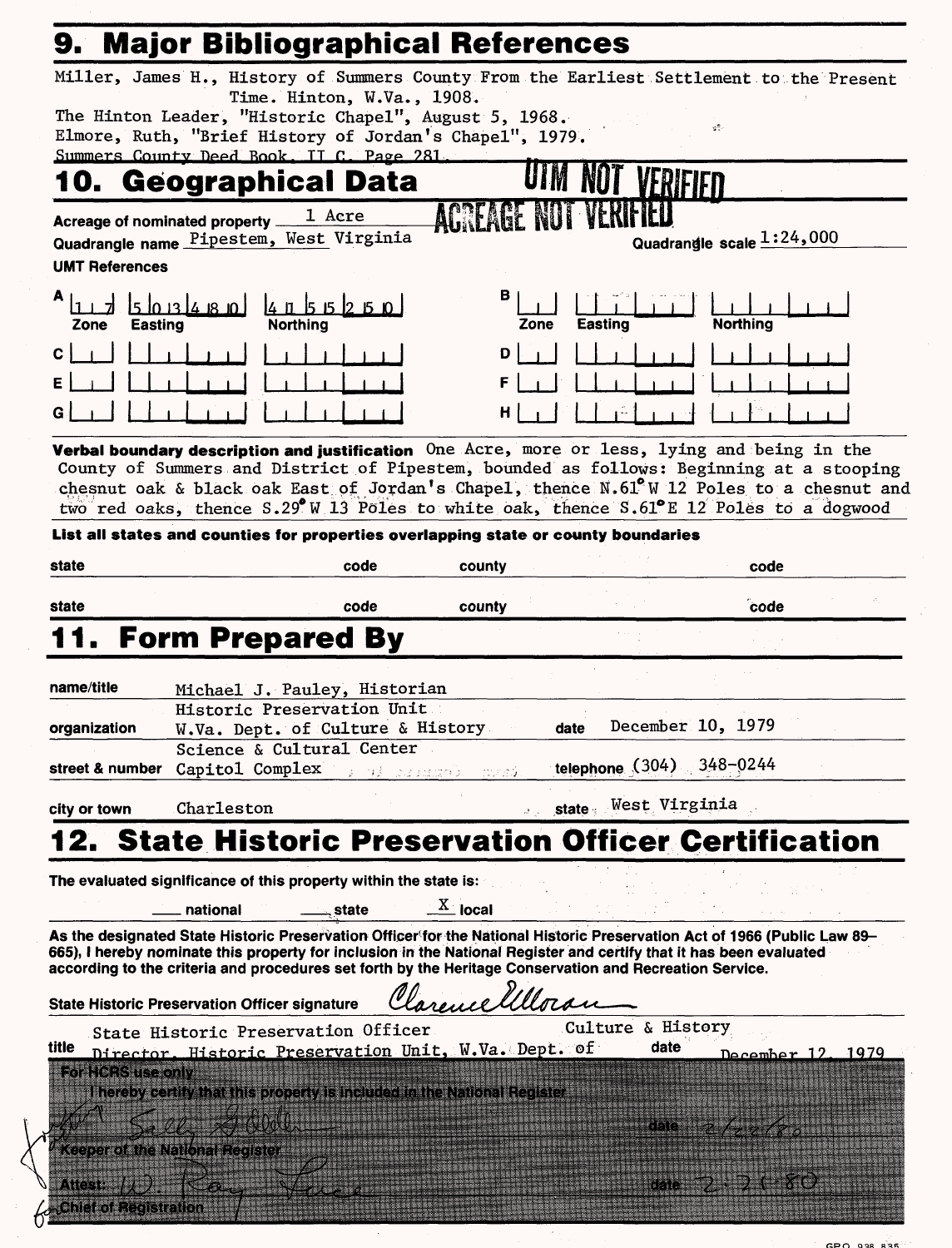#### FHR-8-300A  $(11/78)$ UNITED STATES DEPARTMENT OF THE INTERIOR HERITAGE CONSERVATION AND RECREATION SERVICE

### **NATIONAL REGISTER OF HISTORIC PLACES INVENTORY - NOMINATION FORM**

| OR HORS USE ONLY          |  |  |
|---------------------------|--|--|
| <b>ACCIVIED DECITIONS</b> |  |  |
| XII ang an                |  |  |
|                           |  |  |

 $\overline{2}$ 

Jordan's Chapel, Pipestem vicinity, Summers County, West Virginia

**CONTINUATION SHEET ITEM NUMBER** 8 **PAGE** 

 $\overline{2}$ When Jordan's Chapel was constructed in 1852, this area was sparsely populated, being isolated by mountains and poor to nearly non-existant roads. Dwellings were few and mostly of log construction. The area, which is very scenic and fertile, was growing, however, and the erection of this, the area's first frame church, represented an important aspect of that growth. It took nearly twenty years, however, for this area to reach the point where the need for a separate county (and closer Court House) became apparent. The formation of Summers County in 1871 was a response to this need. Jordan's Chapel stands as one of the oldest structures in that county and, as such, a vital link with the area's past.